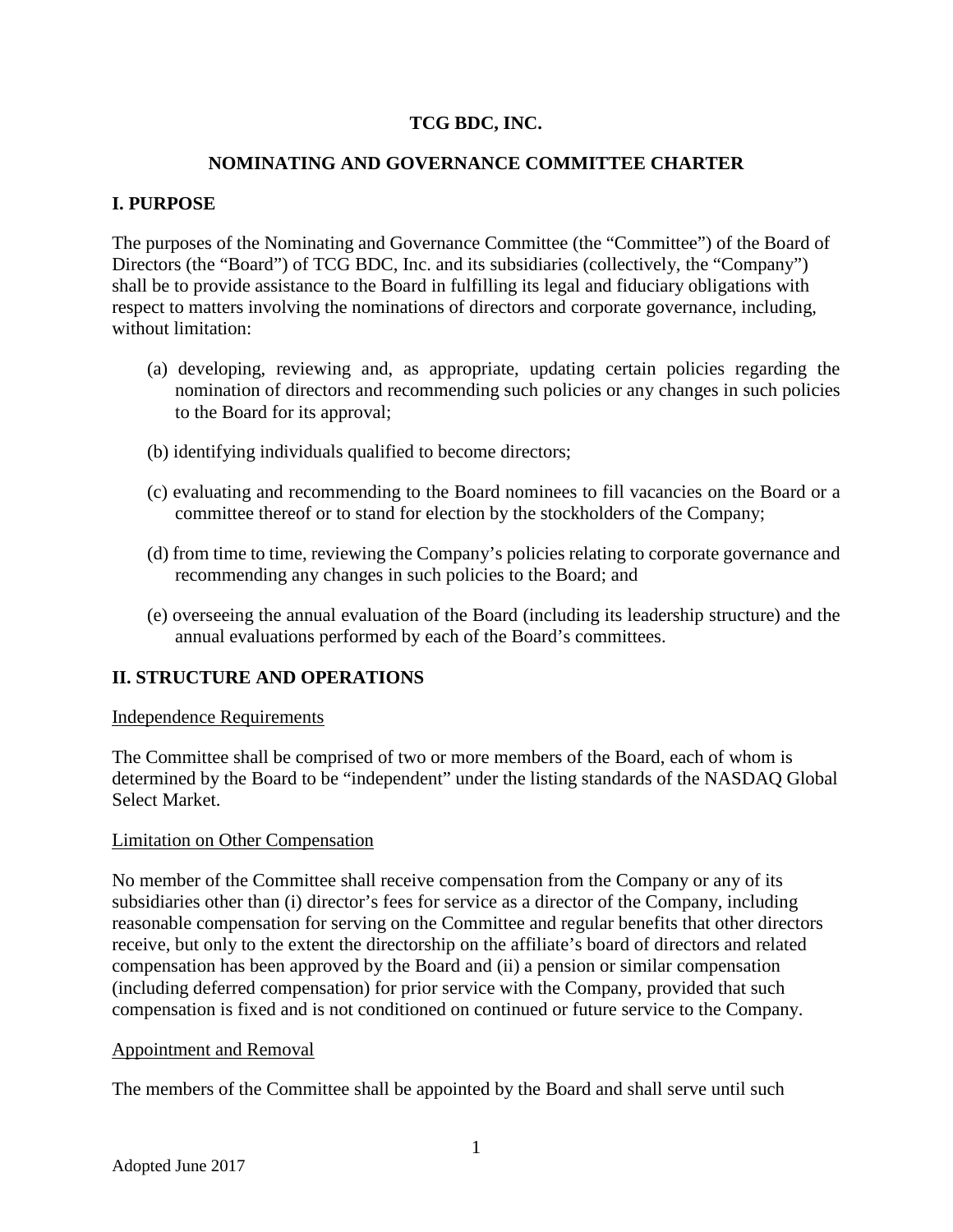member's successor is duly elected and qualified or until such member's earlier resignation or removal. The members of the Committee may be removed, with or without cause, by a majority vote of the Board.

### Chairman

Unless a chairman of the Committee (the "Chairman") is elected by the full Board, the members of the Committee may designate a Chairman by the majority vote of the full Committee membership. The Chairman will chair all regular sessions of the Committee and set the agendas for Committee meetings.

## Subcommittees

The Committee may form subcommittees for any purpose that the Committee deems appropriate and may delegate to such subcommittees such power and authority as the Committee deems appropriate.

# **III. MEETINGS**

The Committee shall meet at least once per year, or more frequently as circumstances dictate. At all meetings of the Committee, a majority of the members shall constitute a quorum for the transaction of business and the act of a majority of Committee members at any meeting at which there is a quorum shall be an act of the Committee. Any matter that is put to a vote which results in a tie shall be decided by the Chairman of the Committee. The Chairman or any member of the Committee may call meetings of the Committee. All meetings of the Committee may be held telephonically.

In addition, the Committee may invite to its meetings, or communicate with, any director, officer or employee of the Company and such other persons as it deems appropriate in order to carry out its responsibilities. The Committee may also exclude from its meetings any persons it deems appropriate in order to carry out its responsibilities.

# **IV. RESPONSIBILITIES**

# **Overview**

The following functions shall be the common recurring activities of the Committee in carrying out its responsibilities outlined in Section I of this Charter. These functions should serve as a guide with the understanding that the Committee may carry out additional functions and adopt additional policies and procedures as may be appropriate in light of changing business, legislative, regulatory, legal or other conditions. These functions are the sole responsibility of the Committee and may not be allocated to a different committee, other than a sub-committee of the Committee. The Committee shall also carry out any other responsibilities delegated to it by the Board from time to time related to the purposes of the Committee outlined in Section I of this Charter.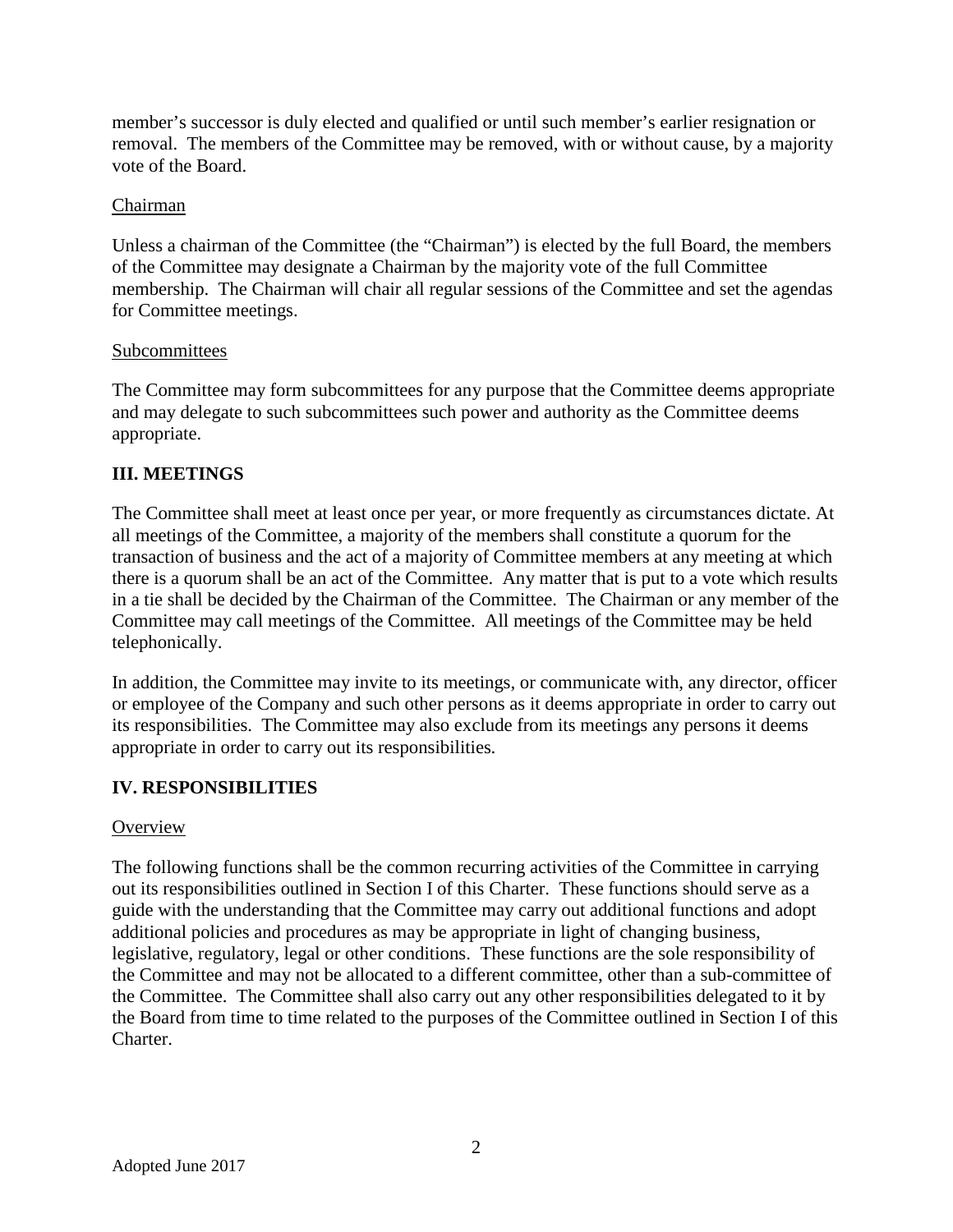### Oversight of Director Nominations

1. Develop, and recommend to the Board for approval, policies regarding:

- (i) specific, minimum qualifications for director nominees;
- (ii) the process for identifying and evaluating director nominees and for evaluating and renominating existing directors; and
- (iii) consideration of any director nominee candidates recommended by the Company's stockholders.

2. Identify individuals qualified to become Board members and consider and evaluate candidates (including candidates identified by other directors, by management of the Company's investment adviser and by stockholders of the Company) to fill positions on the Board (including, but not limited to, persons nominated by stockholders) and to fill vacancies on committees of the Board, pursuant to the policies adopted under clause (1) above.

3. Recommend to the Board nominees to fill vacancies on the Board or a committee thereof or to stand for election by the stockholders of the Company.

4. Notwithstanding anything to the contrary in this Charter, if the Company is required by contract or otherwise to provide third parties with the ability to nominate one or more directors, the selection and nomination of such directors shall not be subject to review or approval by the Committee.

### Corporate Governance

5. Review from time to time the Company's policies relating to corporate governance and recommend any changes in such policies to the Board.

6. Review from time to time the size and composition of the Board as a whole and the size and composition of the Board's committees and review and recommend any changes in such policies to the Board for its approval.

7. Review the independence and other qualifications of the Board members and director nominees.

#### Preparation of Reports

8. Report regularly to the Board of Directors:

- (i) with respect to such matters as are relevant to the Committee's discharge of its responsibilities; and
- (ii) with respect to such recommendations as the Committee may deem appropriate.

The report to the Board may be written or take the form of an oral report by the Chairman or any other member of the Committee designated by the Committee to make such report.